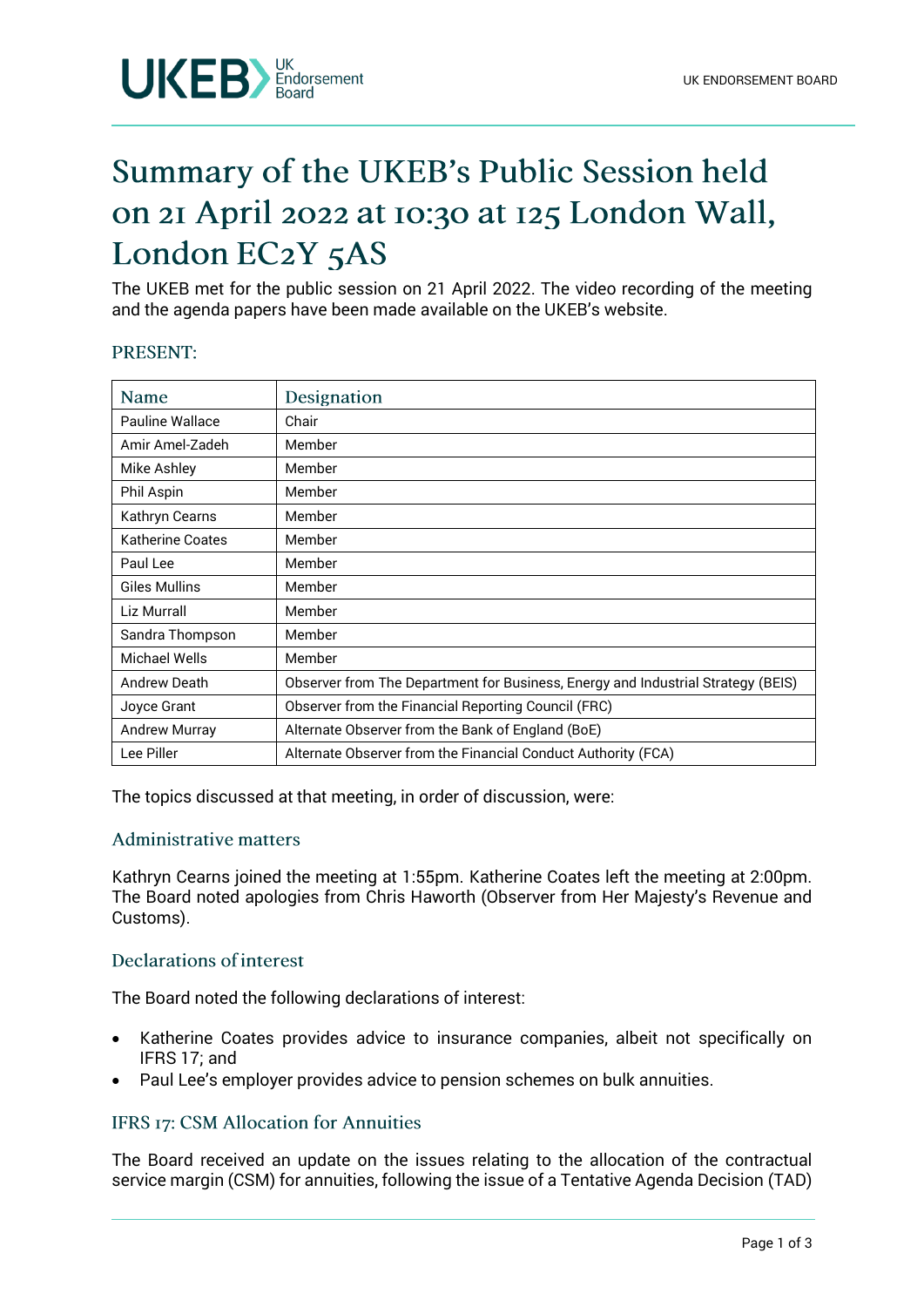

by the IFRS Interpretations Committee (IFRIC) and further discussions with stakeholders. The Board received further information, including some illustrative examples, on the following areas: (1) the investment-return service, (2) the relative significance and interaction of the components of CSM and the risk adjustment, and (3) potential wider impacts on the UK annuity business.

The Board discussed the findings and noted that all their questions in regard to the CSM issue and the IFRIC's TAD had been addressed satisfactorily. It was noted that the UKEB would issue a response to the consultation on the IFRIC's TAD. Furthermore, the Board noted that the IASB's Post Implementation Review (PIR) of IFRS 17 would provide an opportunity to assess the impact of the transition to the standard.

The Board considered and approved the draft text on the issue relating to the CSM allocation for annuities, for inclusion in the IFRS 17 Endorsement Criteria Assessment (ECA) and Feedback Statement.

# IFRS 17: ECA, Feedback Statement, and Final Draft Due Process Compliance **Statement**

The Board considered the IFRS 17 ECA included in the paper and agreed that it appropriately reflected their assessment of the standard against the statutory criteria. The Board approved the IFRS 17 ECA, subject to suggested amendments agreed at the meeting.

The Board considered and approved the final draft Feedback Statement, subject to suggested amendments agreed at the meeting.

The Board considered the final draft Due Process Compliance Statement (DPCS). The Board requested that the DPCS clearly articulate the long-term nature of the endorsement project, its commencement before the Board had been appointed, and the fact that the project was being undertaken in parallel with the development of its Due Process Handbook (Handbook). It went on to request that the DPCS for the IFRS 17 project clarifies that certain steps were deemed mandatory only after they had been carried out as part of the IFRS 17 project.

The Board noted that it will be convening an ad hoc Public meeting at 11.45 am on 9 May 2022 for Board members to provide their tentative vote on the adoption of IFRS 17. A final Adoption Package, including the ECA, Feedback Statement, the DPCS, and the Adoption Statement would be published ahead of that meeting. Formal written voting will take place subsequent to the ad-hoc meeting on 9 May, and the final result will be made public thereafter, in line with the UKEB Terms of Reference.

## Research Project: Subsequent Measurement of Goodwill (Update)

The Board considered an update on the limited-scope research project on the subsequent measurement of goodwill, including the initial findings from field-testing, desk-based research, and the proposed next steps.

The Board noted the positive feedback from investors, who anticipated that the hybrid model for the subsequent measurement of goodwill would deliver valuable information. The Board noted the next steps on the project – roundtable discussions with stakeholders followed by the final research paper being presented to the Board at its June 2022 meeting.